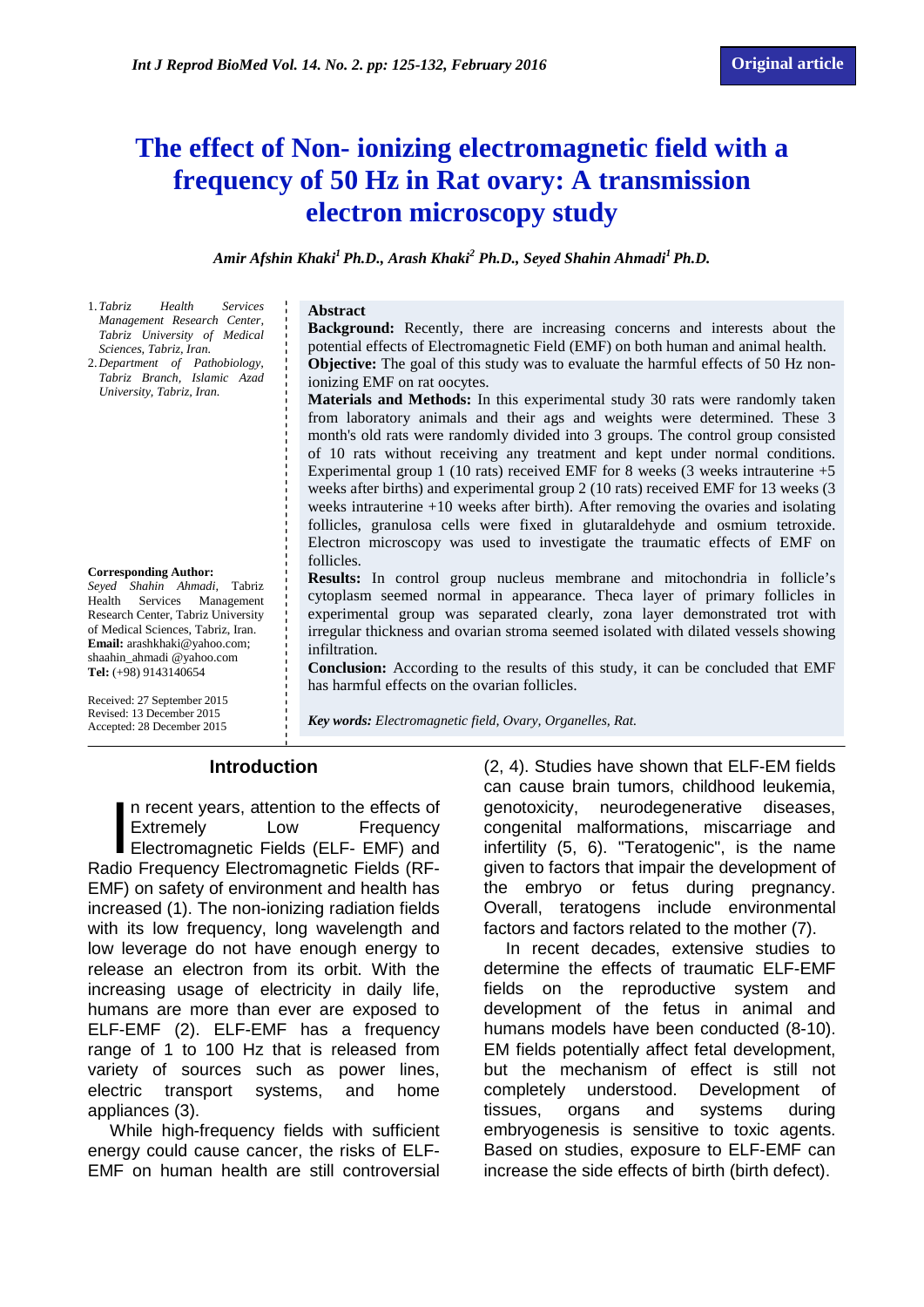Studies on the effects of 50-100 Hz electromagnetic fields in embryos of different species of animals (fish, chicken, rat and mouse) shows that the early stages of embryonic development is sensitive to the electromagnetic field radiation. TV and mobile phone use during the first trimester of pregnancy increase the risk of fetal growth restriction, especially in women with a history of high-risk pregnancy (11, 12). Exposure to ELF-EMF during pregnancy can cause adverse effects on pregnancy and fetal development in female rats. Also reduction in the speed up of fetal weight in late pregnancy and abnormalities in the fetus is observed (13).

EMF prevents the formation and differentiation of neural stem cells during embryonic development (14). ELF-EMF has significant effect on basic neural functions and synaptic plasticity (15). Increasing number of skeletal abnormalities in rat embryos affected by 50 Hz electromagnetic field is also reported (16). Environmental radiation may affect embryonic development, the immune system and lungs. A new epidemiological evidence of increased risk of asthma in offspring of mothers exposed to EMF during pregnancy is presented (17). The results of the studies showed a possible link between maternal occupational exposure with ELF-EMF and brain tumors in children (4).

An increased risk of leukemia in children whose mothers exposed to high levels of occupational exposure with ELF-EMF during pregnancy, have been reported (5). While other studies, did not report any complications on fertility and embryo development of mice and humans exposed to EMF (14). Based on studies of exposure to ELF-EMF between the  $1<sup>st</sup> - 20<sup>th</sup>$  day of pregnancy and organogenesis period there is no biological effect on the fetus (7). It has also been shown that exposure of mice to EMF during the organogenesis period is not significantly teratogenic (7).

Based on empirical evidence of the adverse effects of EMF on embryonic development of amphibians and birds, the effects of these fields on mammals still needs to be studied. Due to vulnerability of the fetus to toxic agents and often contradictory reports, the aim of this study was to investigate the biological effects of EMF on reproduction, fertility and embryonic development.

## **Materials and methods**

In this experimental study rats were taken randomly from laboratory animals and their ages and weight were determined. Three months old Wistar rats 300±30 gr were selected for the study. Animals were then randomly divided to three groups; Control group (n=10), Experiment 1 (E1) (n=10) and Experiment 2  $(E_2)$  (n=10). During the study, three groups were maintained and fed in the same condition. Experimental groups were exposed to 50-60 Hz magnetic field. Group E1 (10 rats) received EMF for 8 weeks (including 3 weeks intrauterine +5 weeks after births) and group E<sub>2</sub> (10 rats) received EMF for 13 weeks (including 3 weeks intrauterine +10 weeks after birth). After the above mentioned periods of proestrus cycles, rats with pentobarbital (40 mg) were scarified under anesthesia.

The study design was based on the morphological structure of the follicles and secondary follicles were as primary follicles seen and grafian follicles were. After removal of the ovaries and isolating the follicles, follicles cells were placed in fixative and required samples were prepared by electron microscopy. Samples of electron microscope were fixed with glutaraldehyde solution to prevent deformation of cell structure. Samples were taken from the three groups for electron microscope, put into glutaraldehyde and then osmium tetroxide 2% for fixation. After processing the examined samples were embedded in resin. Semi-thin sections were stained with Toluidine blue and thin sections stained with lead citrate and uranyl acetate and eventually examined with Leo906 electron microscope.

In the present study, an EMF generator was used to produce a 50 Hz magnetic field. The EMF generating device was made based on the theory of Helmholtz. The Helmholtz coils have a diameter of 20 cm and contain 200 windings of 0.8 mm copper wire located at a distance of 10 cm from each other. The devices used in this study were: an AC power supply with a voltage of 0-250 volts, a twochannel oscilloscope to check the parameters and waveforms of the windings input and output, a multimeter to measure the current voltage, AC and DC teslameter with an accuracy of 0.001 mT, a thermometer with an accuracy of 0.1°C, and an incubator. In the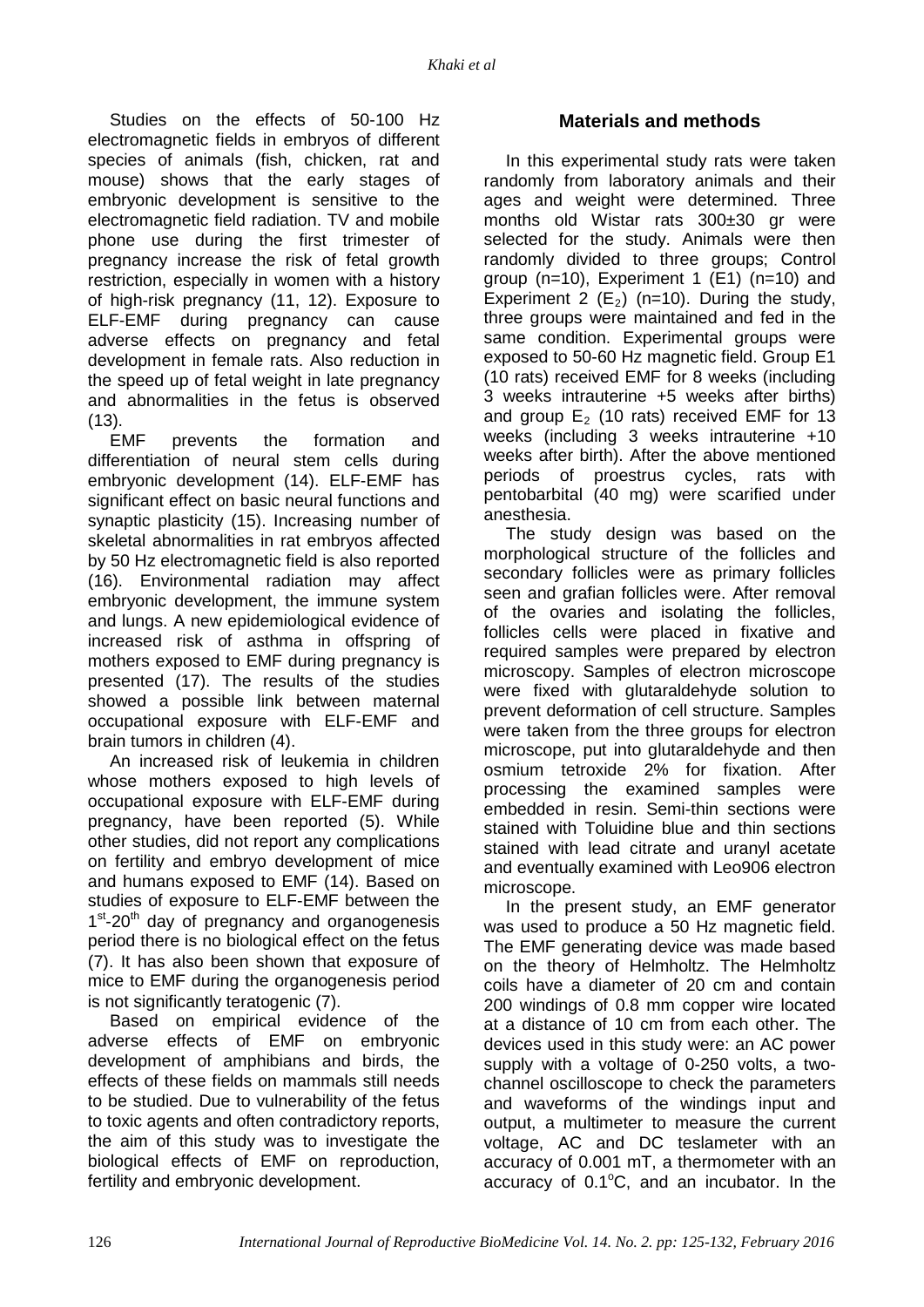selection of these devices, parameters such as the need to achieve a uniform field with certain intensity were carefully considered. Fennel seeds were purchased from local markets and authenticated by a botanist (School of Pharmacy, Tabriz University of Medical Sciences, Tabriz, Iran).

The extract was prepared according to the World Health Organization (WHO) protocol for preparation of an alcoholic extract (7). Briefly, 100 g of fruit was shed-dried, powdered, and added to 1000 ml of 70% ethanol (v/v) and left to macerate at room temperature for 20 hr. The basin was slowly rotated during this time. After filtration, ethanol evaporated at low pressure at 30°C. Ovarian tissue samples with a clean surface were transferred on a plate containing washing solution (pH=7.4) and washed several times to remove clots and tissue debris, so the blood stains, clot adhesion, and debris were cleaned. Then, the samples were divided into 5 mm sections. The samples, after being placed in a solution of 2.5% glutaraldehyde, were washed with 0.1 M phosphate buffer solution (pH=7.4) for 6 hr. Subsequently, they were kept for 2 hr in 1% osmium tetroxide solution. Later, they were washed 3 times with 0.1 M phosphatebuffered saline (pH=7.4).

For hydration, alcohol (ethanol) was used with increasing concentration gradient. Replacement was performed using propylene oxide. Samples' molding procedure was performed by Epon 812 resin. Trimmed samples were installed on the ultra-microtome (Reichert- Jung, Germany). Semi-thin sections with 500-700 nanometers thickness and a

speed of 2.5 mm per second were prepared. They were stained with toluidine blue solution. After preparing the ultra-thin sections, in order to stain the grids, uranyl acetate solution 3% and lead citrate were used for 1-2 hr. This stage of the research was conducted at the Research Center of Tabriz University of Medical Sciences.

#### **Results**

Control group showed cytoplasmic projection visible in zona pellucida, normal nucleus membrane beside round and oval shaped mitochondria (Figure 1). The figures in experimental groups showed theca cells having nuclei in different stages of heterochromatinization, a sign of degeneration and vacuolization was obvious in electron micrographs as a sign of cell degeneration.

In addition, follicular cell with a highly indented and heterochromatic nucleus and indistinct nuclear membrane was seen in the electron micrograph. Mitochondrial cristae were decreased and lipid droplets and vacuolization was clearly visible in electron micrograph (Figure 2, 3). Nucleus were heterochromatic and swollen.

Mitochondria, golgi apparatus, rough Endoplasmic Reticulum (rER) and free ribosomes were seen in the cytoplasm, granulose cells layer showed an irregular dark nucleus (N) with several intracytoplasmic empty vacuoles and dark granules. The vacuoles had a 'soap sud' appearance (Figures 4, 5).



**Figure 1.** Ovary of control group 1: Electron micrograph of microvilli (MI) and cytoplasmic projection visible in the zona pellucida (zp) (32000×).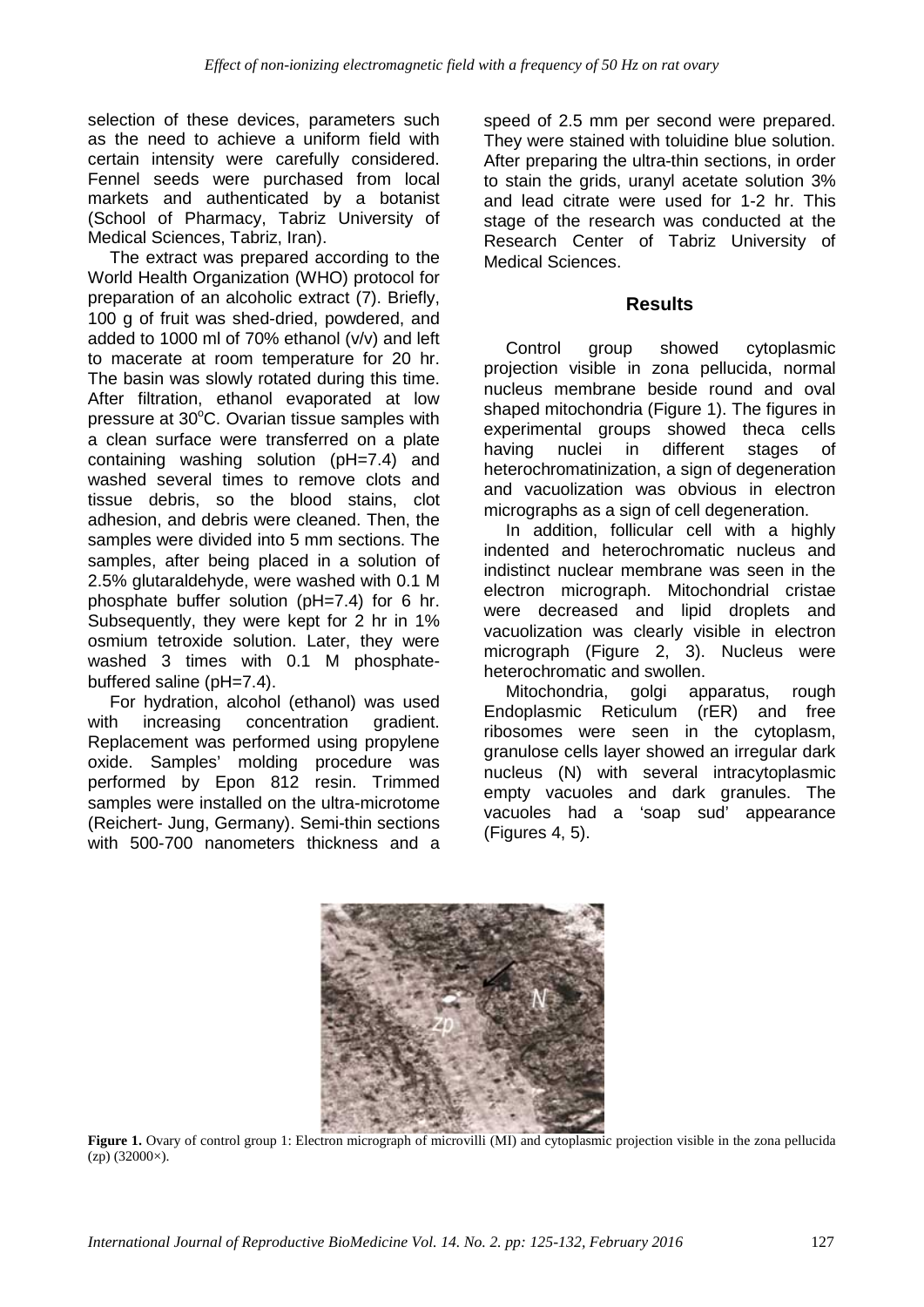*Khaki et al*



**Figure 2.** Ovary in experimental group 1: Electron micrograph showed theca cells with nuclei in different stages of heterochromatinization, a sign of degeneration. Vacuolization is obvious (arrow) (8000 $\times$ ).



**Figure 3.** Ovary Experimental Group 1-2: Follicular cell with a highly indented and heterochromatic nucleus (N) with indistinct nuclear membrane seen in the photomicrograph. Mitochondrial cristae are decreased (arrow head). Lipid droplets and vacuolization is clearly visible (arrow) (33000 $\overline{X}$ ).



Figure 4. Ovaryin experimental group 2: Electron micrograph with precapillary prominent endothelial cells. Nucleus is heterochromatic and swollen (arrow). Mitochondria, golgi apparatus, rough endoplasmic reticulum (rER) and free ribosomes are seen in the cytoplasm (20000×).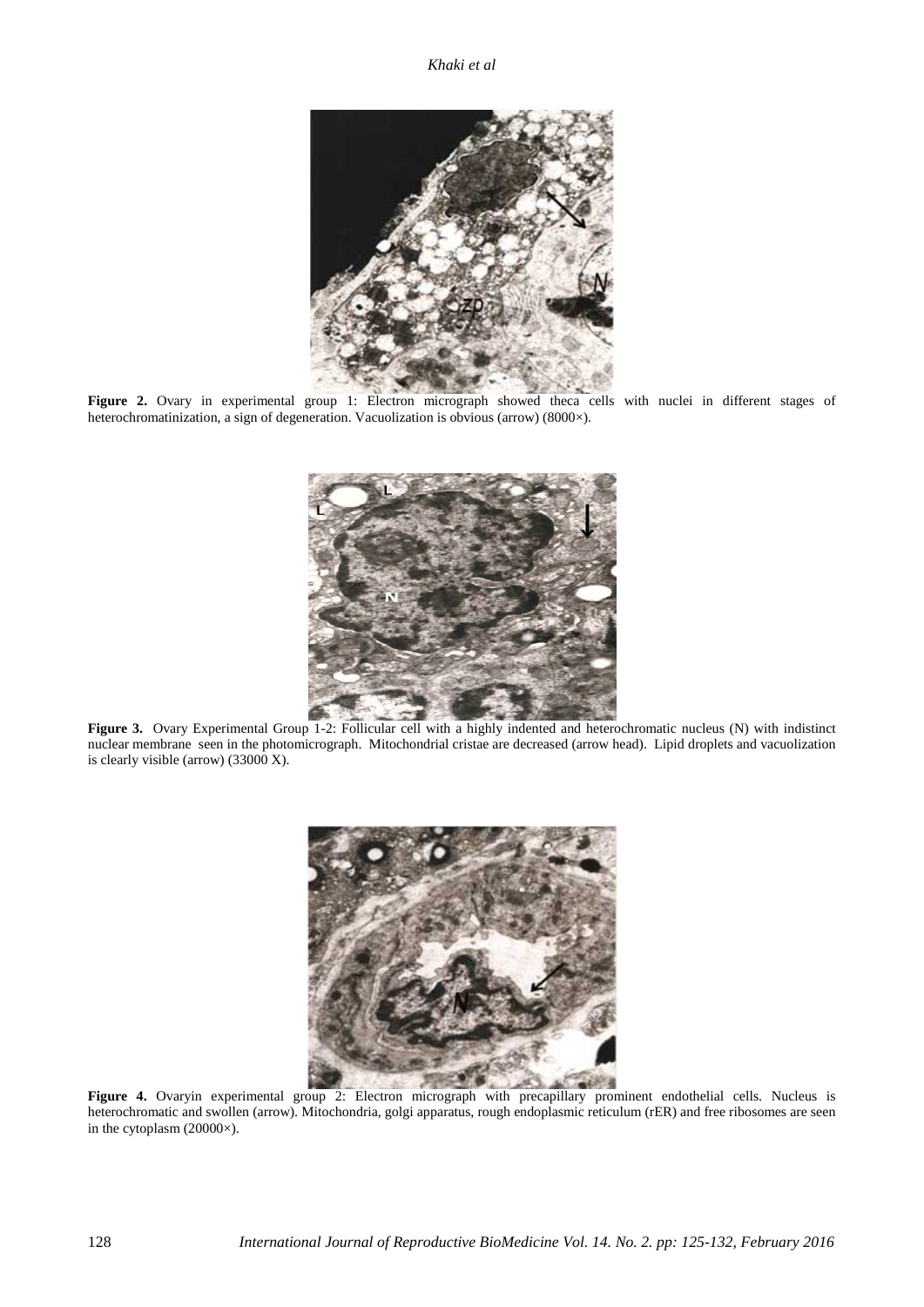

**Figure 5.** Ovary in experimental group 2: Electronmicrograph of a cell from granulosa layer with an irregular dark nucleus (N) with several intracytoplasmic empty vacuoles and dark granules. The vacuoles have a 'soap sud' appearance (arrow) (17000×).

#### **Discussion**

Although many studies on animals have tried to investigate the effects of electromagnetic waves on reproductive, the results were controversial. Many studies suggest that exposure to EMF can have complications in reproduction and embryo development and a link is sugessted between excessive exposure to electromagnetic waves and abortion (18, 19).

Fertility in female mammals is limited with the number of lost eggs before birth (20, 21). Ovarian follicles consist of an oocyte and granulosa cells around it that are essential for the survival and maturation of eggs. According to a study of TEM early signs of degeneration of the nuclear membrane as infolding were observed. Initial morphological changes in granulosa cells as granulosa cells' retraction, loss of microvilli and the lack or condensing of mitochondrial cristae, occur at the same time with the start of apoptosis in granulosa cells and can show the cytotoxic effects of EMF (22).

Growing primary follicles with relatively irregular arrangement and interrupted layers of theca in some parts of the follicles and zona pellucida with heterogeneous thickness were visible. Ovarian stroma in terms of construction, dilated blood vessels and blood congestion was obvious. Also, infiltration of white blood cells was visible. Shrinkage of oocyte nucleoli and the irregular shape of the oocytes were observed in this study. Maturation, fertilization and embryonic development before implantation (preimplantation embryo development) depend on oocyte growth and differentiation of follicular cells around it (21). Irregular morphology of the core can be a sign of changes in nuclear structure (23). A study conducted by Han *et al* on the effects of EMF on ovarian follicles showed that oocyte nucleus becomes smaller and changes shape (15). Figure 6 shows that zona pellucida in follicles were highly degraded and not visible. Also, WBC aggregations for local or topical infiltration were seen around the follicles.

Based on the results, exposure to extremely low frequency magnetic fields may impair fertility of female mammals by reducing the ability of follicles to reach the stage of development which is an essential prerequisite for successful reproductive .It has been shown that microvilli of the oocyte and granulosa cells that contact through gap junction were involved in nutrition of oocytes (23). It was found that the very ELF-EMF reduced the DNA synthesis of granulosa cells in the follicle and by reducing the ability of follicles to achieve high level of development. cause harmful effects on the fertility in female mammals (reproductive system) (23-25).

The studies about the effects of EMF on ovarian follicles have shown that oocyte nucleus becomes smaller and changes shape and the number of apoptotic bodies and autophagic vacuoles in granulosa cells increased, compared to the control group (26, 27). According to a study conducted by [Roshangar](http://www.ncbi.nlm.nih.gov/pubmed/?term=Roshangar%20L%5BAuthor%5D&cauthor=true&cauthor_uid=24627884) *et al* it was found that exposure to EMF can lead to morphological changes in the oocyte and increasing the nuclear congestion of granulosa cells (28). EMF exposure in daily life reduces the supply of egg cell in the ovaries and will lead to an increase in infertility (7, 25, 26). It showed that follicle atresia in the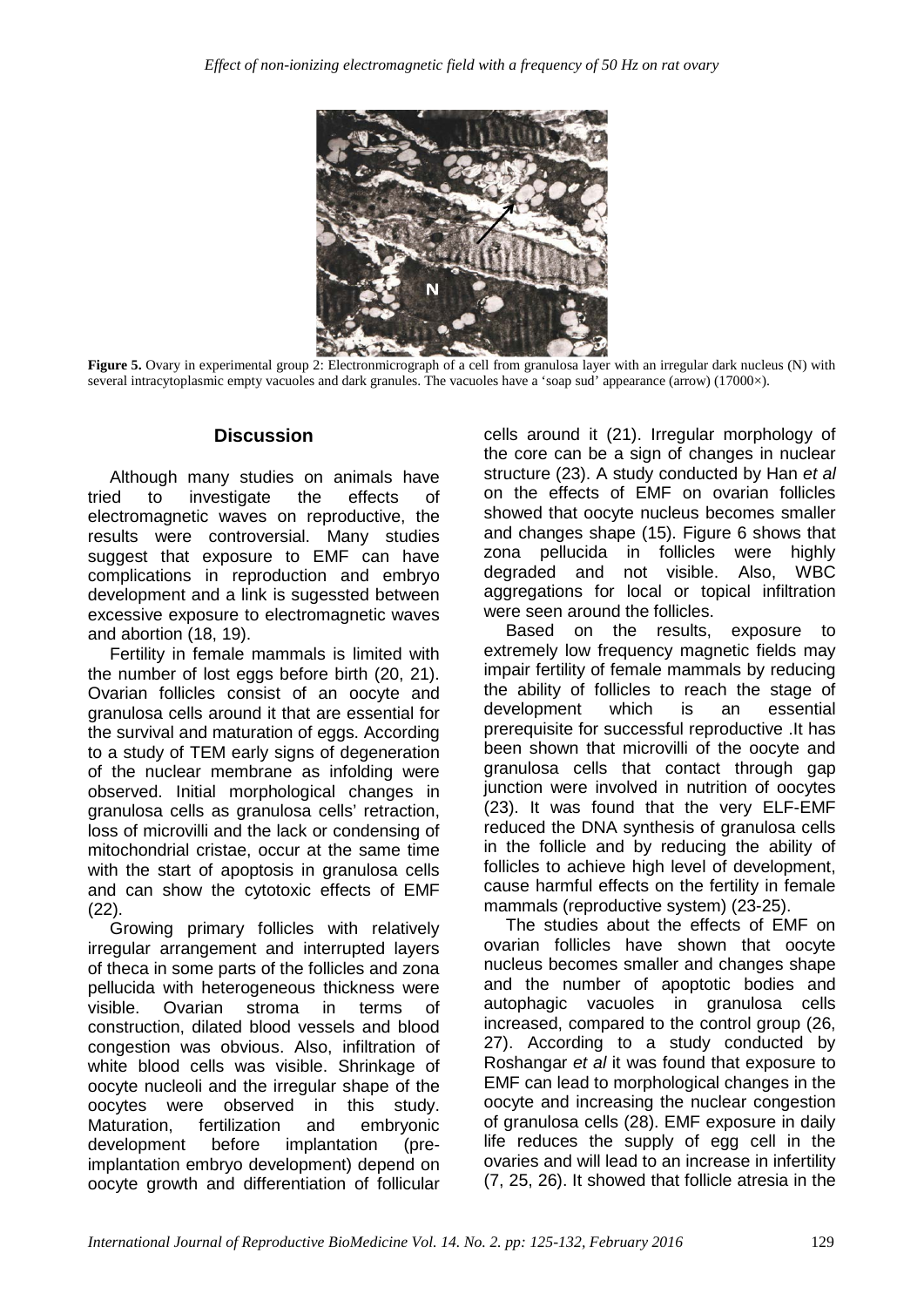ovaries is associated with apoptosis of granulosa cells. Programmed death (apoptosis) of granulosa cells in the presence of EMF has been reported (23).

The EMF guideline gives an overview of the current knowledge regarding EMF-related health risks and provides concepts for the diagnosis, treatment and accessibility measures of NHS to improve and restore individual health outcomes as well as for the development of strategies for prevention (29). This study found a significant decrease in the number of ovarian follicles in rats exposed to EMF (24). Other studies did not report any damaging effects of exposure on reproduction or fertility in rats and humans. Studies employing real mobile phone exposures demonstrate an almost 100% consistency in showing adverse effects (30).

No [significant](javascript:openWindow() differences were found in the body weight and weight of [ovaries](javascript:openWindow() between [exposed](javascript:openWindow() and [sham exposed](javascript:openWindow() [rats.](javascript:openWindow() The [mean](javascript:openWindow() number of primordial [follicles](javascript:openWindow() in the [ovaries](javascript:openWindow() were [significantly](javascript:openWindow() lower in [exposed](javascript:openWindow() [rats](javascript:openWindow() as compared to [sham exposed](javascript:openWindow() [rats.](javascript:openWindow() The authors conclude that an [abdominal](javascript:openWindow() [exposure](javascript:openWindow() of [rats](javascript:openWindow() to a 900 [MHz](javascript:openWindow() [electromagnetic field](javascript:openWindow() could reduce the number of primordial [follicles](javascript:openWindow() in the [ovaries](javascript:openWindow() (24). Our results showed that follicles had pyknotic nucleus with condensed cytoplasm. Cortex of ovary had only a few follicles. Signs of degeneration and cystic changes were seen. Follicular cell had pyknotic nucleus. Many spaces were created due to edema. Light microscopic studies showed that zona pellucida had uneven thickness. Electron microscopic study of zona pellucida showed that microvilli of oocyte and cytoplasmic projections (filopodia) of the follicular cells in experimental group 1 were lost.

The control group showed these cytoplasmic processes in an array. This finding was important because of their role in the nutrition of oocyte; with the diminution in their number, the capacity of nutrient absorption is compromised. This study suggested that loss of this function of the zona pellucida aggravated the oocyte degeneration. Under LM nuclei of follicular and theca interna cells showed pyknotic features. Spaces were seen between the cells due to edema. Follicular cell under EM showed irregular nucleus with several intracytoplasmic vacuoles and dark granules. The nuclei of the dying granulosa and the theca interna were dark because of loss of all major organelles that perform biological activities.

Granulosa cells had few dilated mitochondria and endoplasmic reticulum, while the other organelles were less affected. It showed decrease in synthesizing activity of protein and lipid, as another sign of cell degeneration. As a defense mechanism, vacuolization occurred in the follicular and theca cells as a demand to sequester lipid material. This is done by enzymes within the vacuoles that the cells create. Free radicals can hamper the cellular physiology resulting in the formation of cytotoxic materials which are stored within such vacuoles. Theca layer showed abundant tissue debris between the cells giving it "onion ring" and lamellar appearance. The remains of tissue debris were seen after cytoplasmic destruction. Coordinated sequence of events in the ovarian follicle results in production of a mature egg. It involves various cell types such as the oocyte and the surrounding granulosa and theca cells. Metarteriole/pre-capillaries showed endothelial swelling and infolding of nuclear membrane with peripheral concentration of chromatin clumps, resulting in decrease in size of the lumen in experimental group 1. This can account for the edema seen in this group.

## **Conclusion**

According to the results of this study, it can be concluded that EMF has harmful effects on oocyte and the ovarian follicles. In general, these findings indicated that exposure to EMF had a deleterious effect on gonadal tissue and gametogenesis, which were observed in ovary and were more pronounced in the former. Thus it can be concluded that long term exposure to EMF could result in irreversible damage which may lead to subfertility and infertility. Hence it is suggested that long term exposure to EMF should be avoided and an opportunity to have an exposure free time be given. It is recommended that there should be exposure free interval.

#### **Acknowledgments**

Authors wish to thank Research Vice-Chancellor of Tabriz University of Medical Sciences for financial support of this study.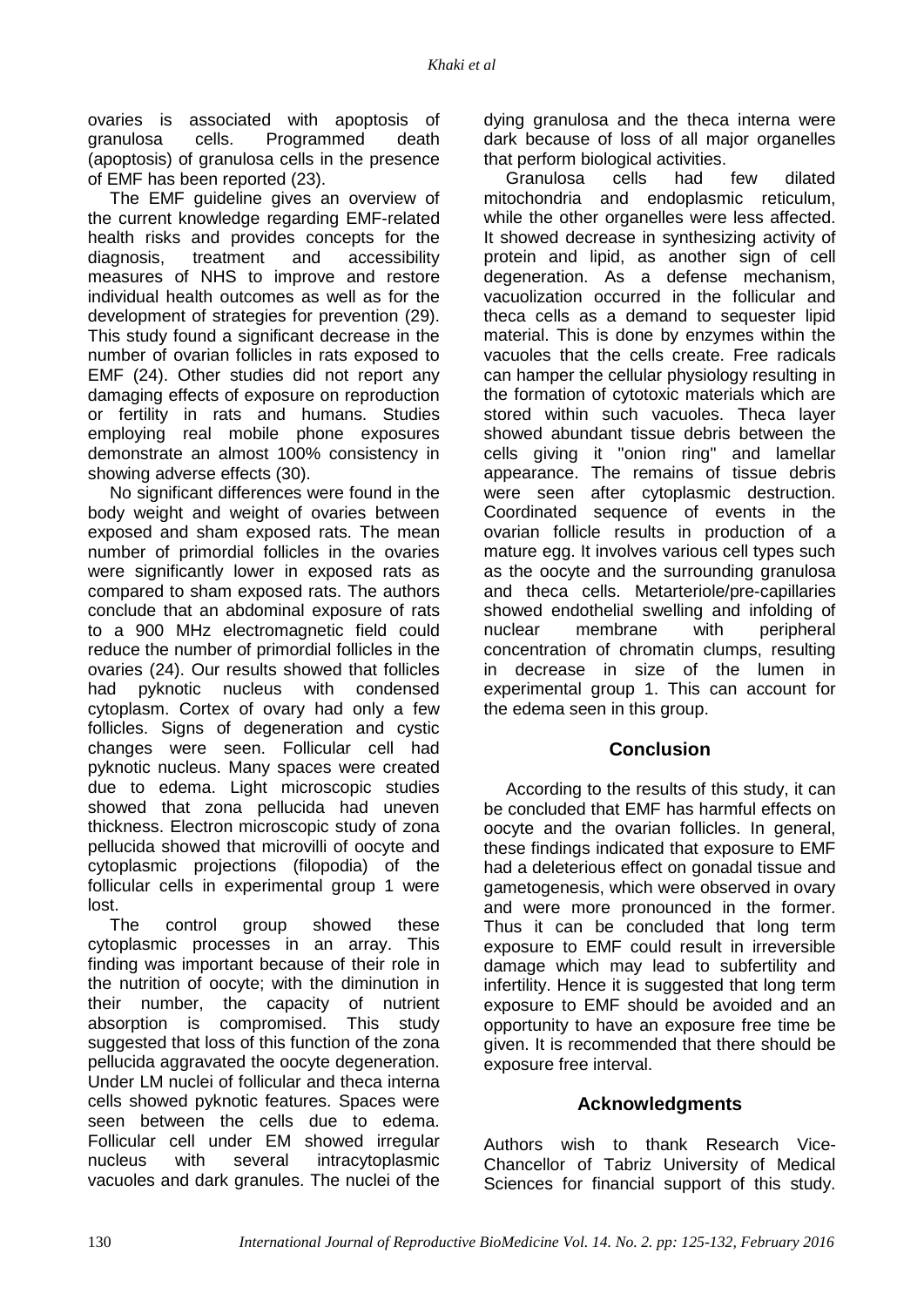The authors also thank all family members of participants and the staff in the health centers of Tabriz District Health Center. This paper is based on a Ph.D. thesis (number5/77/4031) submitted to Tabriz Health Services Management Research Center. This study has been accepted by Tabriz Health Services Management Research Center, Tabriz University of Medical Sciences, Tabriz, Iran on date 2012/11/22 and number 5/4/7044.

## **Conflict of interest**

The authors declare no conflict of interest.

#### **References**

- 1. Hardell L, Sage C. Biological effects from electromagnetic field exposure1 and public exposure standards. *Biomed Pharmacother* 2008; 62: 104-109.
- 2. [Carpenter DO.](http://www.ncbi.nlm.nih.gov/pubmed/?term=Carpenter%20DO%5BAuthor%5D&cauthor=true&cauthor_uid=24280284) Human disease resulting from exposure to electromagnetic fields. *Rev Environ Health* 2013; 28: 159-172.
- 3. [Cameron IL,](http://www.ncbi.nlm.nih.gov/pubmed/?term=Cameron%20IL%5BAuthor%5D&cauthor=true&cauthor_uid=8496244) [Hardman WE,](http://www.ncbi.nlm.nih.gov/pubmed/?term=Hardman%20WE%5BAuthor%5D&cauthor=true&cauthor_uid=8496244) [Winters WD,](http://www.ncbi.nlm.nih.gov/pubmed/?term=Winters%20WD%5BAuthor%5D&cauthor=true&cauthor_uid=8496244) [Zimmerman](http://www.ncbi.nlm.nih.gov/pubmed/?term=Zimmerman%20S%5BAuthor%5D&cauthor=true&cauthor_uid=8496244)  [S,](http://www.ncbi.nlm.nih.gov/pubmed/?term=Zimmerman%20S%5BAuthor%5D&cauthor=true&cauthor_uid=8496244) [Zimmerman AM.](http://www.ncbi.nlm.nih.gov/pubmed/?term=Zimmerman%20AM%5BAuthor%5D&cauthor=true&cauthor_uid=8496244) Environmental magnetic fields: influences on early embryogenesis. *[J Cell Biochem](http://www.ncbi.nlm.nih.gov/pubmed/8496244)* 1993; 51: 417-425.
- 4. [Li P,](http://www.ncbi.nlm.nih.gov/pubmed/?term=Li%20P%5BAuthor%5D&cauthor=true&cauthor_uid=19224378) [McLaughlin J,](http://www.ncbi.nlm.nih.gov/pubmed/?term=McLaughlin%20J%5BAuthor%5D&cauthor=true&cauthor_uid=19224378) [Infante-Rivard C.](http://www.ncbi.nlm.nih.gov/pubmed/?term=Infante-Rivard%20C%5BAuthor%5D&cauthor=true&cauthor_uid=19224378) Maternal occupational exposure to extremely low frequency magnetic fields and the risk of brain cancer in the offspring. *[Cancer Causes Control](http://www.ncbi.nlm.nih.gov/pubmed/19224378)* 2009; 20: 945-955.
- 5. [Infante-Rivard C,](http://www.ncbi.nlm.nih.gov/pubmed/?term=Infante-Rivard%20C%5BAuthor%5D&cauthor=true&cauthor_uid=12843769) [Deadman JE.](http://www.ncbi.nlm.nih.gov/pubmed/?term=Deadman%20JE%5BAuthor%5D&cauthor=true&cauthor_uid=12843769) Maternal occupational exposure to extremely low frequency magnetic fields during pregnancy and childhood leukemia. *[Epidemiology](http://www.ncbi.nlm.nih.gov/pubmed/12843769)* 2003; 14: 437-441.
- 6. [Sambucci M,](http://www.ncbi.nlm.nih.gov/pubmed/?term=Sambucci%20M%5BAuthor%5D&cauthor=true&cauthor_uid=21128797) [Laudisi F,](http://www.ncbi.nlm.nih.gov/pubmed/?term=Laudisi%20F%5BAuthor%5D&cauthor=true&cauthor_uid=21128797) [Nasta F,](http://www.ncbi.nlm.nih.gov/pubmed/?term=Nasta%20F%5BAuthor%5D&cauthor=true&cauthor_uid=21128797) [Pinto R,](http://www.ncbi.nlm.nih.gov/pubmed/?term=Pinto%20R%5BAuthor%5D&cauthor=true&cauthor_uid=21128797) [Lodato R,](http://www.ncbi.nlm.nih.gov/pubmed/?term=Lodato%20R%5BAuthor%5D&cauthor=true&cauthor_uid=21128797) [Altavista P,](http://www.ncbi.nlm.nih.gov/pubmed/?term=Altavista%20P%5BAuthor%5D&cauthor=true&cauthor_uid=21128797) et al. Prenatal exposure to non-ionizing radiation: effects of WiFi signals on pregnancy outcome, peripheral B-cell compartment and antibody production. *[Radiat Res](http://www.ncbi.nlm.nih.gov/pubmed/21128797)* 2010; 174: 732-740.
- 7. [Nishimura I,](http://www.ncbi.nlm.nih.gov/pubmed/?term=Nishimura%20I%5BAuthor%5D&cauthor=true&cauthor_uid=21770026) [Oshima A,](http://www.ncbi.nlm.nih.gov/pubmed/?term=Oshima%20A%5BAuthor%5D&cauthor=true&cauthor_uid=21770026) [Shibuya K,](http://www.ncbi.nlm.nih.gov/pubmed/?term=Shibuya%20K%5BAuthor%5D&cauthor=true&cauthor_uid=21770026) [Negishi T.](http://www.ncbi.nlm.nih.gov/pubmed/?term=Negishi%20T%5BAuthor%5D&cauthor=true&cauthor_uid=21770026) Lack of teratological effects in rats exposed to 20 or 60 kHz magnetic fields. *[Birth Defects Res B Dev](http://www.ncbi.nlm.nih.gov/pubmed/21770026)  [Reprod Toxicol](http://www.ncbi.nlm.nih.gov/pubmed/21770026)* 2011; 92: 469-477.
- 8. [Khaki AA,](http://www.ncbi.nlm.nih.gov/pubmed/?term=Khaki%20AA%5BAuthor%5D&cauthor=true&cauthor_uid=18819564) [Zarrintan S,](http://www.ncbi.nlm.nih.gov/pubmed/?term=Zarrintan%20S%5BAuthor%5D&cauthor=true&cauthor_uid=18819564) [Khaki A,](http://www.ncbi.nlm.nih.gov/pubmed/?term=Khaki%20A%5BAuthor%5D&cauthor=true&cauthor_uid=18819564) [Zahedi A.](http://www.ncbi.nlm.nih.gov/pubmed/?term=Zahedi%20A%5BAuthor%5D&cauthor=true&cauthor_uid=18819564) The effects of electromagnetic field on the microstructure of seminal vesicles in rat: a light and transmission electron microscope study. *[Pak J Biol Sci](http://www.ncbi.nlm.nih.gov/pubmed/18819564)* 2008;11: 692-701.
- 9. [Khaki AA,](http://www.ncbi.nlm.nih.gov/pubmed/?term=Khaki%20AA%5BAuthor%5D&cauthor=true&cauthor_uid=16988914) [Tubbs RS,](http://www.ncbi.nlm.nih.gov/pubmed/?term=Tubbs%20RS%5BAuthor%5D&cauthor=true&cauthor_uid=16988914) [Shoja MM,](http://www.ncbi.nlm.nih.gov/pubmed/?term=Shoja%20MM%5BAuthor%5D&cauthor=true&cauthor_uid=16988914) [Rad JS,](http://www.ncbi.nlm.nih.gov/pubmed/?term=Rad%20JS%5BAuthor%5D&cauthor=true&cauthor_uid=16988914) [Khaki A,](http://www.ncbi.nlm.nih.gov/pubmed/?term=Khaki%20A%5BAuthor%5D&cauthor=true&cauthor_uid=16988914) [Farahani RM,](http://www.ncbi.nlm.nih.gov/pubmed/?term=Farahani%20RM%5BAuthor%5D&cauthor=true&cauthor_uid=16988914) et al. The effects of an electromagnetic field on the boundary tissue of the seminiferous tubules of the rat: A light and transmission electron microscope study*. [Folia Morphol \(Warsz\)](http://www.ncbi.nlm.nih.gov/pubmed/16988914)* 2006; 65: 188-194.
- 10. [Hajhosseini](http://www.ncbi.nlm.nih.gov/pubmed/?term=Hajhosseini%20L%5Bauth%5D) L, [Khaki](http://www.ncbi.nlm.nih.gov/pubmed/?term=Khaki%20A%5Bauth%5D) A, [Merat](http://www.ncbi.nlm.nih.gov/pubmed/?term=Merat%20E%5Bauth%5D) E, [Ainehchi N.](http://www.ncbi.nlm.nih.gov/pubmed/?term=Ainehchi%20N%5BAuthor%5D&cauthor=true&cauthor_uid=24311872) Effect of rosmarinic acid on sertoli cells apoptosis and serum antioxidant levels in rats after exposure to electromagnetic fields. *Afr J Tradit Complement Altern Med* 2013; 10: 477-480.
- 11. [Edelstyn N,](http://www.ncbi.nlm.nih.gov/pubmed/?term=Edelstyn%20N%5BAuthor%5D&cauthor=true&cauthor_uid=11924872) [Oldershaw A.](http://www.ncbi.nlm.nih.gov/pubmed/?term=Oldershaw%20A%5BAuthor%5D&cauthor=true&cauthor_uid=11924872) The acute effects of exposure to the electromagnetic field emitted by

mobile phones on human attention. *[Neuroreport](http://www.ncbi.nlm.nih.gov/pubmed/11924872)* 2002; 13: 119-121.

- 12. [Kaprana AE,](http://www.ncbi.nlm.nih.gov/pubmed/?term=Kaprana%20AE%5BAuthor%5D&cauthor=true&cauthor_uid=18504596) [Karatzanis AD,](http://www.ncbi.nlm.nih.gov/pubmed/?term=Karatzanis%20AD%5BAuthor%5D&cauthor=true&cauthor_uid=18504596) [Prokopakis EP,](http://www.ncbi.nlm.nih.gov/pubmed/?term=Prokopakis%20EP%5BAuthor%5D&cauthor=true&cauthor_uid=18504596) [Panagiotaki IE,](http://www.ncbi.nlm.nih.gov/pubmed/?term=Panagiotaki%20IE%5BAuthor%5D&cauthor=true&cauthor_uid=18504596) [Vardiambasis IO,](http://www.ncbi.nlm.nih.gov/pubmed/?term=Vardiambasis%20IO%5BAuthor%5D&cauthor=true&cauthor_uid=18504596) [Adamidis G,](http://www.ncbi.nlm.nih.gov/pubmed/?term=Adamidis%20G%5BAuthor%5D&cauthor=true&cauthor_uid=18504596) et al. Studying the effects of mobile phone use on the auditory system and the central nervous system: a review of the literature and future directions. *[Eur](http://www.ncbi.nlm.nih.gov/pubmed/18504596)  [Arch Otorhinolaryngol](http://www.ncbi.nlm.nih.gov/pubmed/18504596)* 2008 265: 1011-1019.
- 13. [Cao YN,](http://www.ncbi.nlm.nih.gov/pubmed/?term=Cao%20YN%5BAuthor%5D&cauthor=true&cauthor_uid=16978513) [Zhang Y,](http://www.ncbi.nlm.nih.gov/pubmed/?term=Zhang%20Y%5BAuthor%5D&cauthor=true&cauthor_uid=16978513) [Liu Y.](http://www.ncbi.nlm.nih.gov/pubmed/?term=Liu%20Y%5BAuthor%5D&cauthor=true&cauthor_uid=16978513) Effects of exposure to extremely low frequency electromagnetic fields on reproduction of female mice and development of offsprings. *[Zhonghua Lao Dong Wei Sheng Zhi Ye](http://www.ncbi.nlm.nih.gov/pubmed/16978513)  [Bing Za Zhi](http://www.ncbi.nlm.nih.gov/pubmed/16978513)* 2006; 24: 468-470.
- 14. [Odaci E,](http://www.ncbi.nlm.nih.gov/pubmed/?term=Odaci%20E%5BAuthor%5D&cauthor=true&cauthor_uid=18761003) [Bas O,](http://www.ncbi.nlm.nih.gov/pubmed/?term=Bas%20O%5BAuthor%5D&cauthor=true&cauthor_uid=18761003) [Kaplan S.](http://www.ncbi.nlm.nih.gov/pubmed/?term=Kaplan%20S%5BAuthor%5D&cauthor=true&cauthor_uid=18761003) Effects of prenatal exposure to a 900 MHz electromagnetic field on the dentate gyrus of rats: a stereological and histopathological study. *[Brain Res](http://www.ncbi.nlm.nih.gov/pubmed/18761003)* 2008; 31: 224- 229.
- 15. [Han J,](http://www.ncbi.nlm.nih.gov/pubmed/?term=Han%20J%5BAuthor%5D&cauthor=true&cauthor_uid=20568468) [Cao Z,](http://www.ncbi.nlm.nih.gov/pubmed/?term=Cao%20Z%5BAuthor%5D&cauthor=true&cauthor_uid=20568468) [Liu X,](http://www.ncbi.nlm.nih.gov/pubmed/?term=Liu%20X%5BAuthor%5D&cauthor=true&cauthor_uid=20568468) [Zhang W,](http://www.ncbi.nlm.nih.gov/pubmed/?term=Zhang%20W%5BAuthor%5D&cauthor=true&cauthor_uid=20568468) [Zhang S.](http://www.ncbi.nlm.nih.gov/pubmed/?term=Zhang%20S%5BAuthor%5D&cauthor=true&cauthor_uid=20568468) Effect of early pregnancy electromagnetic field exposure on embryo growth ceasing. *[Wei Sheng Yan Jiu](http://www.ncbi.nlm.nih.gov/pubmed/20568468)* 2010; 39: 349-352.
- 16. [Huuskonen H,](http://www.ncbi.nlm.nih.gov/pubmed/?term=Huuskonen%20H%5BAuthor%5D&cauthor=true&cauthor_uid=8323571) [Juutilainen J,](http://www.ncbi.nlm.nih.gov/pubmed/?term=Juutilainen%20J%5BAuthor%5D&cauthor=true&cauthor_uid=8323571) [Komulainen H.](http://www.ncbi.nlm.nih.gov/pubmed/?term=Komulainen%20H%5BAuthor%5D&cauthor=true&cauthor_uid=8323571) Effects of low-frequency magnetic fields on fetal development in rats. *[Bioelectromagnetics](http://www.ncbi.nlm.nih.gov/pubmed/8323571)* 1993; 14: 205-213.
- 17. [Li DK,](http://www.ncbi.nlm.nih.gov/pubmed/?term=Li%20DK%5BAuthor%5D&cauthor=true&cauthor_uid=21810627) [Chen H,](http://www.ncbi.nlm.nih.gov/pubmed/?term=Chen%20H%5BAuthor%5D&cauthor=true&cauthor_uid=21810627) [Odouli R.](http://www.ncbi.nlm.nih.gov/pubmed/?term=Odouli%20R%5BAuthor%5D&cauthor=true&cauthor_uid=21810627) Maternal exposure to magnetic fields during pregnancy in relation to the risk of asthma in offspring. *Arch Pediatr Adolesc Med* [2011; 165: 9](http://archpedi.jamanetwork.com/issue.aspx?journalid=75&issueid=22557)45-950.
- 18. [Chung MK,](http://www.ncbi.nlm.nih.gov/pubmed/?term=Chung%20MK%5BAuthor%5D&cauthor=true&cauthor_uid=15897976) [Lee SJ,](http://www.ncbi.nlm.nih.gov/pubmed/?term=Lee%20SJ%5BAuthor%5D&cauthor=true&cauthor_uid=15897976) [Kim YB,](http://www.ncbi.nlm.nih.gov/pubmed/?term=Kim%20YB%5BAuthor%5D&cauthor=true&cauthor_uid=15897976) [Park SC,](http://www.ncbi.nlm.nih.gov/pubmed/?term=Park%20SC%5BAuthor%5D&cauthor=true&cauthor_uid=15897976) [Shin DH,](http://www.ncbi.nlm.nih.gov/pubmed/?term=Shin%20DH%5BAuthor%5D&cauthor=true&cauthor_uid=15897976) [Kim](http://www.ncbi.nlm.nih.gov/pubmed/?term=Kim%20SH%5BAuthor%5D&cauthor=true&cauthor_uid=15897976)  [SH,](http://www.ncbi.nlm.nih.gov/pubmed/?term=Kim%20SH%5BAuthor%5D&cauthor=true&cauthor_uid=15897976) et al. Evaluation of spermatogenesis and fertility in F1 male rats after in utero and neonatal exposure to extremely low frequency electromagnetic fields. *Asian J Androl* 2005; 7: 189-194.
- 19. [Wu YL,](http://www.ncbi.nlm.nih.gov/pubmed/?term=Wu%20YL%5BAuthor%5D&cauthor=true&cauthor_uid=25196518) [Ma SR,](http://www.ncbi.nlm.nih.gov/pubmed/?term=Ma%20SR%5BAuthor%5D&cauthor=true&cauthor_uid=25196518) [Peng T,](http://www.ncbi.nlm.nih.gov/pubmed/?term=Peng%20T%5BAuthor%5D&cauthor=true&cauthor_uid=25196518) [Teng ZH,](http://www.ncbi.nlm.nih.gov/pubmed/?term=Teng%20ZH%5BAuthor%5D&cauthor=true&cauthor_uid=25196518) [Liang XY,](http://www.ncbi.nlm.nih.gov/pubmed/?term=Liang%20XY%5BAuthor%5D&cauthor=true&cauthor_uid=25196518) [Guo](http://www.ncbi.nlm.nih.gov/pubmed/?term=Guo%20GZ%5BAuthor%5D&cauthor=true&cauthor_uid=25196518)  [GZ,](http://www.ncbi.nlm.nih.gov/pubmed/?term=Guo%20GZ%5BAuthor%5D&cauthor=true&cauthor_uid=25196518) et al. Effects of pulsed electromagnetic field on differentiation of HUES-17 human embryonic stem cell line. *[Int J Mol Sci](http://www.ncbi.nlm.nih.gov/pubmed/25196518)* 2014; 15: 14180-14190.
- 20. [Nicholas CR,](http://www.ncbi.nlm.nih.gov/pubmed/?term=Nicholas%20CR%5BAuthor%5D&cauthor=true&cauthor_uid=20064216) [Haston KM,](http://www.ncbi.nlm.nih.gov/pubmed/?term=Haston%20KM%5BAuthor%5D&cauthor=true&cauthor_uid=20064216) [Pera RA.](http://www.ncbi.nlm.nih.gov/pubmed/?term=Pera%20RA%5BAuthor%5D&cauthor=true&cauthor_uid=20064216) Intact fetal ovarian cord formation promotes mouse oocyte survival and development. *BMC Dev Biol* 2010, 10: 2.
- 21. Farsi A, Khaki A, Fathiazad F, Afshari F, Hajhosseini L, Khaki AA. Improvement effect of rosmarinic acid on serum testosterone level after exposing with electromagnetic. International *J Women's Health Reprod Sci* 2013;1: 45-50
- 22. [Devine PJ,](http://www.ncbi.nlm.nih.gov/pubmed/?term=Devine%20PJ%5BAuthor%5D&cauthor=true&cauthor_uid=11058526) [Payne CM,](http://www.ncbi.nlm.nih.gov/pubmed/?term=Payne%20CM%5BAuthor%5D&cauthor=true&cauthor_uid=11058526) [McCuskey MK,](http://www.ncbi.nlm.nih.gov/pubmed/?term=McCuskey%20MK%5BAuthor%5D&cauthor=true&cauthor_uid=11058526) [Hoyer PB.](http://www.ncbi.nlm.nih.gov/pubmed/?term=Hoyer%20PB%5BAuthor%5D&cauthor=true&cauthor_uid=11058526) Ultrastructural evaluation of oocytes during atresia in rat ovarian follicles. *[Biol Reprod](http://www.ncbi.nlm.nih.gov/pubmed/11058526)* 2000; 63: 1245- 1252.
- 23. [Cecconi S,](http://www.ncbi.nlm.nih.gov/pubmed/?term=Cecconi%20S%5BAuthor%5D&cauthor=true&cauthor_uid=11056125) [Gualtieri G,](http://www.ncbi.nlm.nih.gov/pubmed/?term=Gualtieri%20G%5BAuthor%5D&cauthor=true&cauthor_uid=11056125) [Di Bartolomeo A,](http://www.ncbi.nlm.nih.gov/pubmed/?term=Di%20Bartolomeo%20A%5BAuthor%5D&cauthor=true&cauthor_uid=11056125) [Troiani G,](http://www.ncbi.nlm.nih.gov/pubmed/?term=Troiani%20G%5BAuthor%5D&cauthor=true&cauthor_uid=11056125) [Cifone MG,](http://www.ncbi.nlm.nih.gov/pubmed/?term=Cifone%20MG%5BAuthor%5D&cauthor=true&cauthor_uid=11056125) [Canipari R.](http://www.ncbi.nlm.nih.gov/pubmed/?term=Canipari%20R%5BAuthor%5D&cauthor=true&cauthor_uid=11056125) Evaluation of the effects of extremely low frequency electromagnetic fields on mammalian follicle development. *[Hum Reprod](http://www.ncbi.nlm.nih.gov/pubmed/11056125)* 2000; 15: 2319-2325.
- 24. [Bakacak M,](http://www.ncbi.nlm.nih.gov/pubmed/?term=Bakacak%20M%5BAuthor%5D&cauthor=true&cauthor_uid=26043407) [Bostancı MS](http://www.ncbi.nlm.nih.gov/pubmed/?term=Bostanc%C4%B1%20MS%5BAuthor%5D&cauthor=true&cauthor_uid=26043407), [Attar R,](http://www.ncbi.nlm.nih.gov/pubmed/?term=Attar%20R%5BAuthor%5D&cauthor=true&cauthor_uid=26043407) [Yıldırım ÖK](http://www.ncbi.nlm.nih.gov/pubmed/?term=Y%C4%B1ld%C4%B1r%C4%B1m%20%C3%96K%5BAuthor%5D&cauthor=true&cauthor_uid=26043407), [Yıldırım G](http://www.ncbi.nlm.nih.gov/pubmed/?term=Y%C4%B1ld%C4%B1r%C4%B1m%20G%5BAuthor%5D&cauthor=true&cauthor_uid=26043407), [Bakacak Z,](http://www.ncbi.nlm.nih.gov/pubmed/?term=Bakacak%20Z%5BAuthor%5D&cauthor=true&cauthor_uid=26043407) et al. The effects of electromagnetic fields on the number of ovarian primordial follicles: An experimental study. *[Kaohsiung J Med Sci](http://www.ncbi.nlm.nih.gov/pubmed/26043407)* 2015; 31: 287-292.
- 25. Cheronff N, Rogers JM, Kavet R. A review of the literature on potential reproductive and developpmental toxicity of electric and magnetic fields. *Toxicology* 1992; 74: 91-126